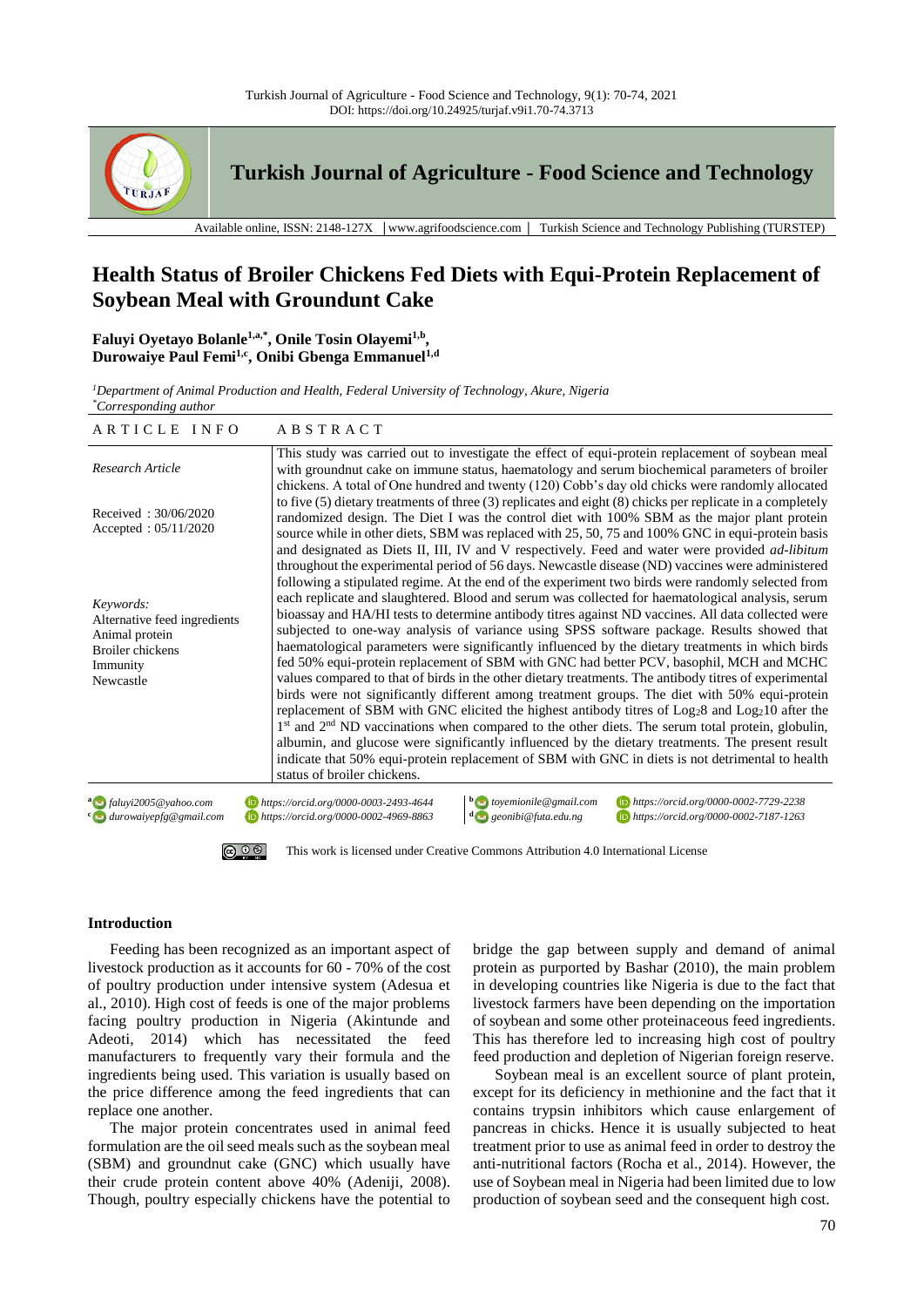Groundnut (*Arachis hypogea*) on the other hand is widely cultivated in Nigeria and is a valuable source of vitamins E, K and B. It is the richest plant source of thiamine (B1) and also rich in niacin, which is low in cereals (FAO, 2000). Groundnut has agreeable flavour when roasted and its high protein content makes it especially valuable as a tissue builder (Atasie et al., 2009). Hence groundnut cake is readily available and has a comparable crude protein content with soybean meal, though deficient in lysine and methionine.

Therefore, this study was designed to examine the effect of equi-protein replacement of Soybean meal with Groundnut cake on humoral immune response to Newcastle disease (ND) vaccinations, blood and serum indices of broiler chickens.

## **Materials and Method**

#### *Experimental Site*

The feeding trial was conducted at the Poultry Unit of the Teaching and Research Farm, Federal University of Technology Akure, while laboratory analysis was carried out at the Microbiology and Nutritional Laboratory of the Department of Animal Production and Health, Federal University of Technology Akure, Ondo state, Nigeria.

#### *Experimental Diets*

Soybean meal (SBM) and Groundnut cake (GNC) with other feed ingredients were purchased from a reputable feed mill in Akure. Five (5) equi-protein experimental diets with varying levels of soybean meal (SBM) and groundnut cake (GNC) were formulated (Table 1). The first diet was a control diet with 100% SBM as the major plant protein source and designated as Diet I while in other diets, SBM was replaced with 25% GNC (Diet II), 50% GNC (Diet III), 75% GNC (Diet IV) and 100% GNC (Diet V).

#### *Experimental Animals and Layout*

A total of One hundred and twenty (120) Cobb's day old chicks were procured from a reputable hatchery. The chicks were housed on deep litter and conventional brooding method and poultry management was practiced. The birds were randomly selected and distributed into the five (5) dietary treatments of three (3) replicates and eight (8) chicks per replicate using a completely randomized design. Their respective diets were fed *ad-libitum* throughout the experimental period which lasted for 56 days. The birds were administered Newcastle disease (ND) vaccines following a stipulated vaccination regime- ND Hitchner B1 strain intra-occular at 3 days old and ND LaSota strain at 28 days old.

### *Sample Collection and Laboratory Analysis*

Blood and serum samples were collected from birds in each treatment group at day old via the heart to determine baseline maternal antibody against Newcastle disease (ND) virus. Thereafter bleeding was done 10 days after each vaccination process for haematological and serological analysis where the birds were bled through the jugular vein.

#### *Laboratory Analysis*

#### *Haematological Analysis*

Using method described by Lamb (1981) blood samples were analysed for Packed cell volume (PCV), red blood cell count (RBC), haemoglobin concentration (HB), erythrocyte sedimentation rate (ESR) and white blood cell differentials. The Mean Corpuscular Haemoglobin Concentration (MCHC), Mean Corpuscular Haemoglobin (MCH) and the Mean Corpuscular Volume (MCV) were also calculated accordingly.

Table 1. Gross composition of experimental diets fed Broiler chickens

|                          | Diet 1                                      | Diet II | Diet III | Diet IV | Diet V  |  |
|--------------------------|---------------------------------------------|---------|----------|---------|---------|--|
| Ingredients              | % Equip-protein replacement of SBM with GNC |         |          |         |         |  |
|                          | $\mathbf{0}$                                | 25      | 50       | 75      | 100     |  |
| Maize                    | 50.00                                       | 50.00   | 50.00    | 50.00   | 50.00   |  |
| Wheat offal              | 10.00                                       | 10.00   | 10.00    | 10.00   | 10.00   |  |
| Brewers dried grain      | 6.00                                        | 6.13    | 6.26     | 6.28    | 6.41    |  |
| Soybean meal (42% CP)    | 28.00                                       | 21.00   | 14.00    | 7.00    | 0.00    |  |
| Groundnut cake (44% CP)  | 0.00                                        | 6.68    | 13.36    | 20.05   | 26.73   |  |
| Bone meal                | 3.00                                        | 3.00    | 3.00     | 3.00    | 3.00    |  |
| Oyster shell             | 0.35                                        | 0.35    | 0.35     | 0.35    | 0.35    |  |
| Lysine                   | 0.20                                        | 0.29    | 0.38     | 0.47    | 0.56    |  |
| Methionine               | 0.30                                        | 0.30    | 0.30     | 0.30    | 0.30    |  |
| Vitamins/Minerals Premix | 0.25                                        | 0.25    | 0.25     | 0.25    | 0.25    |  |
| Salt                     | 0.30                                        | 0.30    | 0.30     | 0.30    | 0.30    |  |
| Palm oil                 | 1.60                                        | 1.70    | 1.80     | 2.00    | 2.10    |  |
| Total                    | 100.00                                      | 100.00  | 100.00   | 100.00  | 100.00  |  |
| Calculated analysis      |                                             |         |          |         |         |  |
| Crude protein (%)        | 19.53                                       | 19.64   | 19.75    | 19.85   | 19.96   |  |
| $ME$ (kcal/kg)           | 2908.04                                     | 2906.11 | 2904.17  | 2908.46 | 2906.53 |  |
| Crude fibre $(\%)$       | 5.22                                        | 5.13    | 5.03     | 4.91    | 4.82    |  |
| Ether extract $(\% )$    | 5.24                                        | 5.50    | 5.76     | 6.11    | 6.38    |  |
| Calcium (%)              | 1.32                                        | 1.32    | 1.32     | 1.32    | 1.32    |  |
| Phosphorus (%)           | 0.62                                        | 0.61    | 0.60     | 0.60    | 0.59    |  |
| Lysine $(\%)$            | 1.25                                        | 1.25    | 1.25     | 1.25    | 1.25    |  |
| Methionine (%)           | 0.60                                        | 0.59    | 0.58     | 0.57    | 0.56    |  |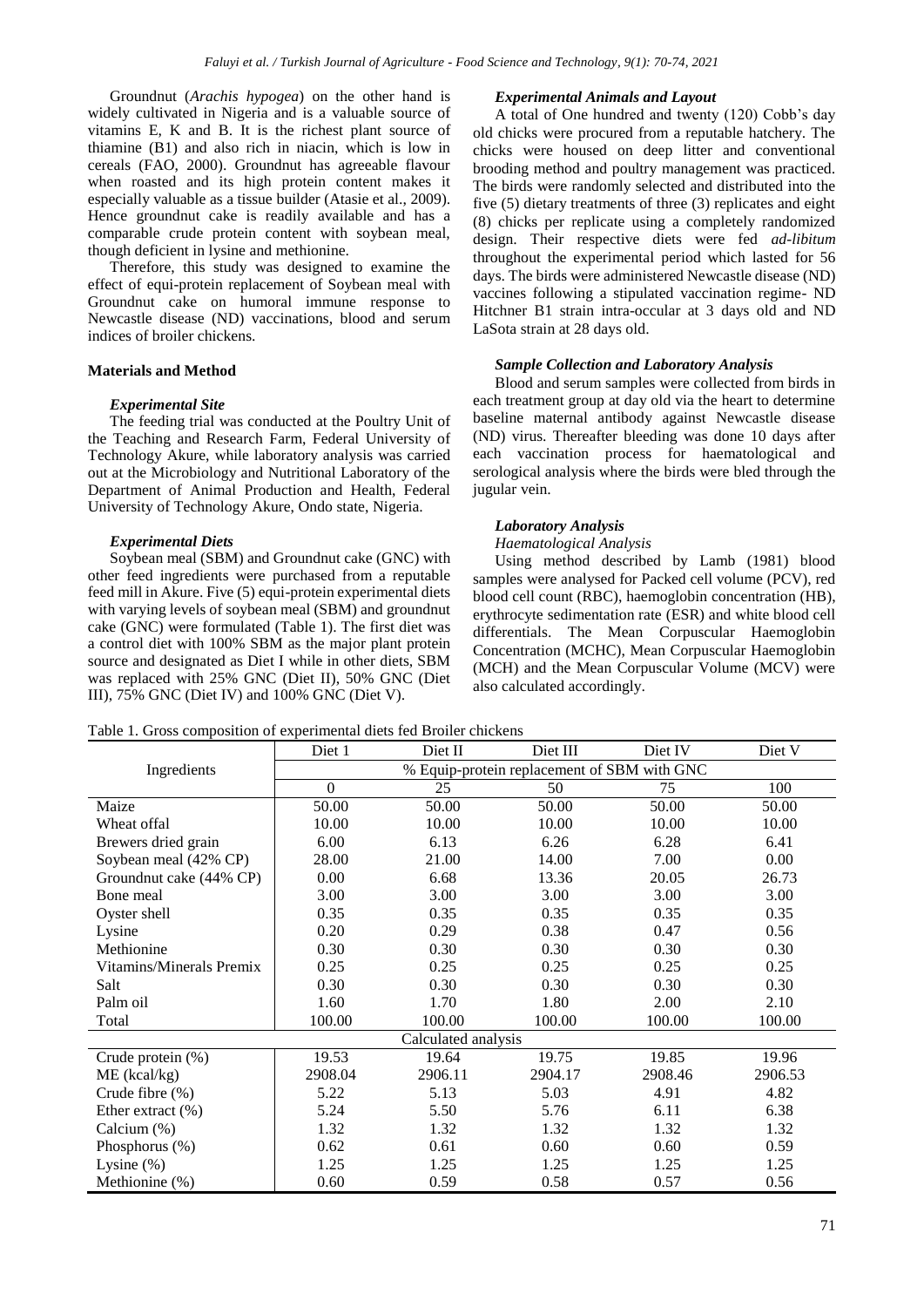## *Haemagglutination and Haemagglutination Inhibition Test (HA/HI Test)*

Serum samples taken from the experimental broiler chickens were analysed using beta (β) micro haemagglutination inhibition technique as described by Thayer and Beard, (1998). This was to determine the antibody titre levels as a measure of the humoral immune response elicited in the experimental birds to Newcastle disease vaccinations.

## *Serum Biochemical Analysis*

Diagnostic kits (Randox Laboratories, UK Test Kits) was used to analyse these serum biochemical parameters-Total protein, Globulin, Albumin, Glucose, Cholesterol, Urea, Creatinine, Trigylceride, High Density Lipoprotein, Low Density Lipoprotein Alanine transferase, Alanine phosphatase and Aspartate transaminase of the experimental broiler chickens.

## *Statistical Analysis*

Data collected were subjected to one-way Analysis of variance (ANOVA) using SPSS version 17 package and where significant differences  $(P<0.05)$  exists, Duncan's Multiple Range Test (DMRT) of the same package was used to compare the means.

## **Results**

## *Haematological Parameters of Experimental Broiler Chickens*

Haematological parameters of broiler chickens fed graded levels of GNC in replacement for SBM are presented in Table 2. The lymphocyte, monocyte, heterophils and eosinophils were not significantly (P>0.05) influenced by the dietary treatments among all parameters measured. The PCV value of birds fed Diet V  $(26.17\pm1.56\%)$  was significantly (P<0.05) lower than that of birds fed Diet I (29.67±0.67%), Diet III (29.00±0.97%) and Diet IV  $(28.83 \pm 1.28\%)$  but was not significantly different (P>0.05) from that of birds fed Diet II  $(28.67\pm1.09\%)$ . The HBC value recorded for birds fed Diet V  $(8.70\pm0.53g/100ml)$  was significantly  $(P<0.05)$  different from that of birds fed other test diets. The RBC count of birds fed Diet I (2.75  $\pm$ 0.18 ×106/mm3) was significantly (P<0.05) higher than the RBC count  $(1.98\pm0.36\times106/\text{mm}^3)$  of birds fed Diet V. The MCV and MCH values recorded for birds fed Diet V (143.38 $\pm$ 0.13 μ3;  $47.63 \pm 0.43$ pg) was significantly (P<0.05) higher compared to that of birds fed Diet I  $(109.52\pm0.05\mu3)$ ; 36.50±0.17pg). The MCHC value for birds fed Diet II  $(33.28\pm0.05g/dl)$  was significantly higher (P<0.05) than that of birds fed Diets IV (33.23±0.05g/dl) and V (33.24±0.06g/dl). The ESR of birds fed Diet V  $(33.83\pm0.54$ mm/hr) differed significantly (P<0.05) from that of birds fed Diet I (2.83±0.17 mm/hr). The basophil counts for birds fed Diets II (3.33± 0.21%) and III  $(3.17\pm0.17%)$  was significantly higher from that of birds fed diet III (2.17±0.17%).

## *Antibody Titres of Experimental Birds in Response to Newcastle Disease Vaccinations*

The antibody titre values in response to ND vaccinations of the experimental chickens are presented in Table 3. The experimental birds recorded a baseline maternal antibody titre of Log<sub>2</sub>5 across the dietary treatment groups at day old. The varying diets did not have significant (P>0.05) effect on the antibody titre levels after the ND vaccinations among the different treatments. The birds fed 50% equi-protein replacement of SBM with GNC (Diet III) recorded the highest antibody titres of Log28 and  $Log<sub>2</sub>10$  after the 1<sup>st</sup> and 2<sup>nd</sup> ND vaccinations respectively. While birds fed Diet V with 100% GNC had the lowest titre values of Log<sub>2</sub>6 and Log<sub>2</sub>8 after the ND vaccinations.

### *Serum Biochemical Parameters*

Table 4 shows the serum biochemical indices of broilers chicken fed diets containing soybean meal replaced with groundnut cake. Among the serum biochemical parameters, the total protein, albumin, globulin and glucose differed significantly (P<0.05) among the treatment groups as influenced by the varying diets.

Table 2. Haematological parameters of broiler chickens fed diets containing soybean meal replaced with groundnut cake

|                          |                                            |                                 | Treatments                     |                               |                               |  |
|--------------------------|--------------------------------------------|---------------------------------|--------------------------------|-------------------------------|-------------------------------|--|
| Parameters               |                                            | $\rm II$                        | Ш                              | IV                            | V                             |  |
|                          | % equi-protein replacement of SBM with GNC |                                 |                                |                               |                               |  |
|                          | $\Omega$                                   | 25                              | 50                             | 75                            | 100                           |  |
| $PCV$ $(\% )$            | $29.67 \pm 0.67$ <sup>a</sup>              | $28.67 \pm 1.09$ <sup>ab</sup>  | $29.00 \pm 0.97$ <sup>a</sup>  | $28.83 \pm 1.28$ <sup>a</sup> | $26.17 \pm 1.56^b$            |  |
| HBC(g/dl)                | $9.88 \pm 0.21$ <sup>a</sup>               | $9.57 \pm 0.37$ <sup>a</sup>    | $9.65 \pm 0.32$ <sup>a</sup>   | $9.58 \pm 0.43$ <sup>a</sup>  | $8.70 \pm 0.53^b$             |  |
| RBC $(10^6/\text{mm}^3)$ | $2.75 \pm 0.18$ <sup>a</sup>               | $2.45 \pm 0.26$ <sup>ab</sup>   | $2.56 \pm 0.26$ <sup>ab</sup>  | $2.60 \pm 0.29$ <sup>ab</sup> | $1.98 \pm 0.36^b$             |  |
| MCV $(\mu^3)$            | $109.52 \pm 0.05^{\circ}$                  | $121.18 \pm 0.09$ <sup>ab</sup> | $117.69 \pm 0.10^{ab}$         | $117.13\pm0.12^{ab}$          | $143.38 \pm 0.13^a$           |  |
| MCH(pg)                  | $36.50 \pm 0.17^b$                         | $40.43 \pm 0.28$ <sup>ab</sup>  | $39.16 \pm 0.32$ <sup>ab</sup> | 38.91±0.38 <sup>ab</sup>      | $47.63 \pm 0.43$ <sup>a</sup> |  |
| MCHC(g/dl)               | $33.32 \pm 0.04$ <sup>ab</sup>             | $33.37 \pm 0.04^{\text{a}}$     | $33.28 \pm 0.05^{ab}$          | $33.23 \pm 0.05^{\rm b}$      | $33.24 \pm 0.06^b$            |  |
| ESR(mm/hr)               | $2.83 \pm 0.17$ <sup>c</sup>               | $3.00 \pm 0.26$ <sup>bc</sup>   | $3.00 \pm 0.26$ <sup>bc</sup>  | $3.33 \pm 0.33^b$             | $3.83 \pm 0.54$ <sup>a</sup>  |  |
| Lymphocyte $(\%)$        | $59.33 \pm 0.42$                           | $60.17 \pm 0.54$                | $59.67 \pm 0.80$               | 59.50±0.76                    | $61.33 \pm 0.96$              |  |
| Monocyte $(\%)$          | $11.67 \pm 1.38$                           | $13.00 \pm 1.24$                | $11.83 \pm 0.95$               | $12.83 \pm 1.14$              | $13.17 \pm 1.40$              |  |
| Heterophils (%)          | $25.17 \pm 1.49$                           | $22.83 \pm 1.17$                | $24.83 \pm 1.35$               | $23.67 \pm 1.33$              | $23.83 \pm 1.70$              |  |
| Eosnophils (%)           | $1.17\pm0.31$                              | $0.87 \pm 0.33$                 | $1.50 \pm 0.22$                | $0.83 \pm 0.31$               | $0.67 \pm 0.21$               |  |
| Basophils (%)            | $2.67 \pm 0.21$ <sup>ab</sup>              | $3.33 \pm 0.21$ <sup>a</sup>    | $2.17 \pm 0.17^b$              | $3.17 \pm 0.17$ <sup>a</sup>  | $2.67 \pm 0.33$ <sup>ab</sup> |  |

Mean  $\pm$  standard error of mean, a,b,c = Means within the same row with different superscripts are significantly (P<0.05)different. n=3 PCV: Packed Cell Volume, Hbc: Haemoglobin concentration, RBC: Red Blood Cell, MCHC: Mean Cell Haemoglobin Concentration, MCV: Mean Cell Volume, MCH: Mean Cell Haemoglobin. ESR: Erythrocyte sedimentation rate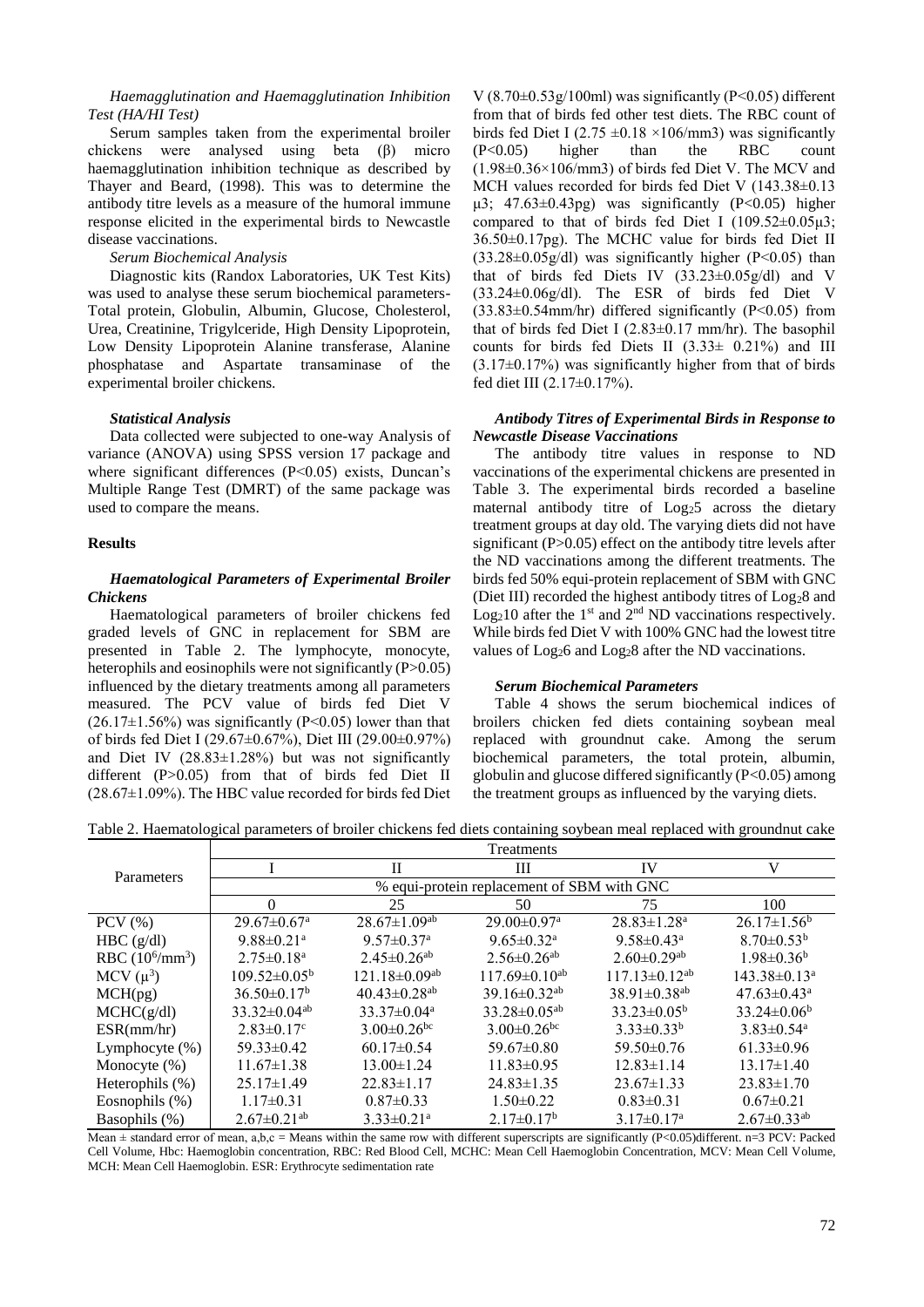| Newcastle disease vaccinations          |                                            |                    |                    |                    |                    |
|-----------------------------------------|--------------------------------------------|--------------------|--------------------|--------------------|--------------------|
|                                         | Treatments                                 |                    |                    |                    |                    |
|                                         |                                            |                    |                    |                    |                    |
|                                         | % equi-protein replacement of SBM with GNC |                    |                    |                    |                    |
| Antibody titres                         |                                            |                    | 50                 |                    | 100                |
| Baseline titres                         | Log <sub>2</sub> 5                         | Log <sub>2</sub> 5 | Log <sub>2</sub> 5 | Log <sub>2</sub> 5 | Log <sub>2</sub> 5 |
| Titres after 1 <sup>st</sup> ND vaccine | $Log_2 7$                                  | Log <sub>2</sub> 7 | $\rm{Log_{2}8}$    | $\rm Log_2 7$      | Log <sub>2</sub> 6 |

Table 3. Antibody titres of broiler chickens fed diets containing soybean meal replaced with groundnut cake after Newcastle disease vaccinations

ND- Newcastle disease

Table 4. Serum biochemical indices of broiler chickens fed diets containing soybean meal replaced with groundnut cake

Titres after 2<sup>nd</sup> ND vaccine Log<sub>2</sub>9 Log<sub>2</sub>9 Log<sub>2</sub>9 Log<sub>2</sub>10 Log<sub>2</sub>9 Log<sub>2</sub>8

|                     |                                            |                              | Treatments                    |                            |                               |  |
|---------------------|--------------------------------------------|------------------------------|-------------------------------|----------------------------|-------------------------------|--|
| Parameters          |                                            | Н                            | Ш                             | IV                         | V                             |  |
|                     | % equi-protein replacement of SBM with GNC |                              |                               |                            |                               |  |
|                     | $\Omega$                                   | 25                           | 50                            | 75                         | 100                           |  |
| Total protein(g/dl) | $34.03 \pm 0.48$ <sup>a</sup>              | $34.49 \pm 1.00^a$           | $34.65 \pm 1.03^{\text{a}}$   | $33.53 \pm 1.43^a$         | $31.80\pm0.41^b$              |  |
| Globalin(g/dl)      | $28.70 \pm 0.23^b$                         | $28.80\pm0.11^{b}$           | $29.43 \pm 0.14$ <sup>a</sup> | $28.66\pm0.24b$            | $28.43 \pm 0.27$ <sup>b</sup> |  |
| Albumin $(g/dl)$    | $5.33 \pm 0.59$ <sup>a</sup>               | $5.79 \pm 1.23$ <sup>a</sup> | $5.99 \pm 1.26$ <sup>a</sup>  | $5.10 \pm 1.43^{\text{a}}$ | $2.37\pm0.50^{\rm b}$         |  |
| Glucose(g/dl)       | $117.94 \pm 19.91$ <sup>c</sup>            | $169.47 \pm 14.55^b$         | $228.32 \pm 36.7^{\circ}$     | $228.32 \pm 23.58^a$       | $145.32\pm19.25^b$            |  |
| Cholesterol(mg/l)   | $286.3 \pm 29.67$                          | $291.11 \pm 44.13$           | $297.25 \pm 22.51$            | $289.72 \pm 35.18$         | $286.64\pm30.12$              |  |
| Creatinine(mg/dl)   | $7.39 \pm 0.70$                            | $7.52 \pm 1.02$              | $7.75 \pm 0.46$               | $7.38\pm0.69$              | $7.00 \pm 0.81$               |  |
| Urea(mmol/l).2      | $43.53 \pm 3.48$                           | $44.48 \pm 5.17$             | $45\pm2.53$                   | $43.56 \pm 3.52$           | $41.58\pm4.13$                |  |
| HDL(mmol/l)         | $17.01 \pm 1.68$                           | $16.18\pm1.34$               | $14.29 \pm 1.48$              | $14.21 \pm 1.43$           | $14.36 \pm 2.02$              |  |
| TRG(mmol/l)         | $243.68 \pm 15.87$                         | $244.48 \pm 23.8$            | $251.31 \pm 11.06$            | $234.8 \pm 18.82$          | $243.85\pm16.12$              |  |
| LDL(mmol/l)         | $220.56 \pm 27.92$                         | $226.04\pm40.34$             | $232.7 \pm 21.08$             | $208.54 \pm 30.66$         | $223.5 \pm 28.05$             |  |
| ALT(UI/I)           | $7.67 \pm 7.71$                            | $7.02 \pm 2.22$              | $7.20 \pm 3.23$               | $7.31 \pm 3.51$            | $6.82 \pm 1.25$               |  |
| AST(UI/I)           | $15.86 \pm 7.69$                           | $14.06 \pm 5.2$              | $13.41\pm3.69$                | $13.55 \pm 6.84$           | $12.06 \pm 8.01$              |  |
| ALP(UI/I)           | $620.08 \pm 82.27$                         | $628.82 \pm 122.79$          | $653.2 \pm 60.8$              | $621.00\pm83.54$           | 574.08±97.55                  |  |

Mean  $\pm$  standard error of mean, a,b,c=Means within the same row with different superscripts are significantly (P<0.05) different, TRG: Trigylceride, HDL: High Density Lipoprotein, LDL: Low Density Lipoprotein, AST: Aspartate Aminotransferase, ALT: Alanine Aminotransfererase , ALP: Alkaline Phosphatase

The serum total protein of birds fed Diets I  $(34.03\pm0.4g/dl)$ , II  $(34.49\pm1.00g/dl)$ , III  $(34.49\pm1.00g/dl)$ and IV  $(33.53\pm1.43g/dl)$  were not significantly different (P>0.05) from each other, but differed significantly (P<0.05) from that of birds fed Diet V  $(31.80\pm0.41g/dl)$ . The globulin value of birds fed diet III (29.43±0.14g/dl) was significantly higher  $(P<0.05)$  than that of birds fed other diets. The albumin value of birds fed Diet V  $(2.37\pm0.50g/dl)$  was significantly (P<0.05) different from that of birds fed the rest test diets. The serum glucose concentration of birds fed diets III (228.32±36.7g/dl), IV (228.32±23.58g/dl) were not significantly different  $(P>0.05)$  from each but differed significantly  $(P<0.05)$ from that of birds in the other treatment groups.

#### **Discussion**

Haematological parameters have been associated with health indices and are of diagnostic significance in routine clinical evaluation of the state of health (Saliu et al., 2012). The PCV values of experimental birds in this study varied between 26.17 -29.67% which falls within the normal range of 25-45% for chickens as reported by Akinmutimi (2004) and Ahamefule et al. (2006). PCV values below normal range is an indication of anaemia (Radostits et al., 1994) and poor quality of protein in the diet (Awoniyi et al., 2000). Dietary effect on the PCV of experimental birds showed that birds fed 50% equi-protein replacement of SBM with GNC diet had better PCV value compared to the other dietary treatments aside from birds fed the control diet that recorded the highest PCV value.

Replacement of SBM up to 50% with GNC also tended towards an improvement of RBC and MCV values. This

implied that oxygen carrying capacity of the birds has not been compromised by these replacement level. While, reduction in the values of haemoglobin and red blood cell (RBC) observed in birds fed 100% replacement of SBM with GNC could be signs of anaemia as reported by Mohammed and Oloyede (2009). The study revealed that replacement of SBM with GNC in diet of broiler chickens led to an increase in the basophil, MCH and MCHC values compared to control. However, this higher values were still within the normal range as reported by Ross et al, (1978). This suggests that the birds were able to tolerate the experimental diets health-wise as even report by Isaac et al. (2013) states that animals with good blood composition are likely to be healthy and have good performance.

The nutrients which have an immuno-modulating effect include protein and energy (Praharaj et al., 1999). The variable protein source offered to the birds in this study had no significant effect on the immune response of experimental birds to ND vaccinations. This result is similar to that reported by Golian et al. (2010) that did not find any significant change in antibody titers due to the feeding of varying levels of protein and energy diets. This was further corroborated by Haunshi et al. (2012) which stated there was no significant effect on antibody titre against NCD vaccine in Aseel breed of chickens fed diets with varying protein concentrations. Also, this study is in line with the work of Perween et al. (2015) that the better immune response recorded in the birds fed 50% equi-protein replacement of SBM with GNC might be due to better nutrient utilization and its extension toward the better humoral immunological response. Furthermore, the result of this present study is buttressed by Jahanian (2010a) which stated conclusively that dietary CP and individual amino acids have important